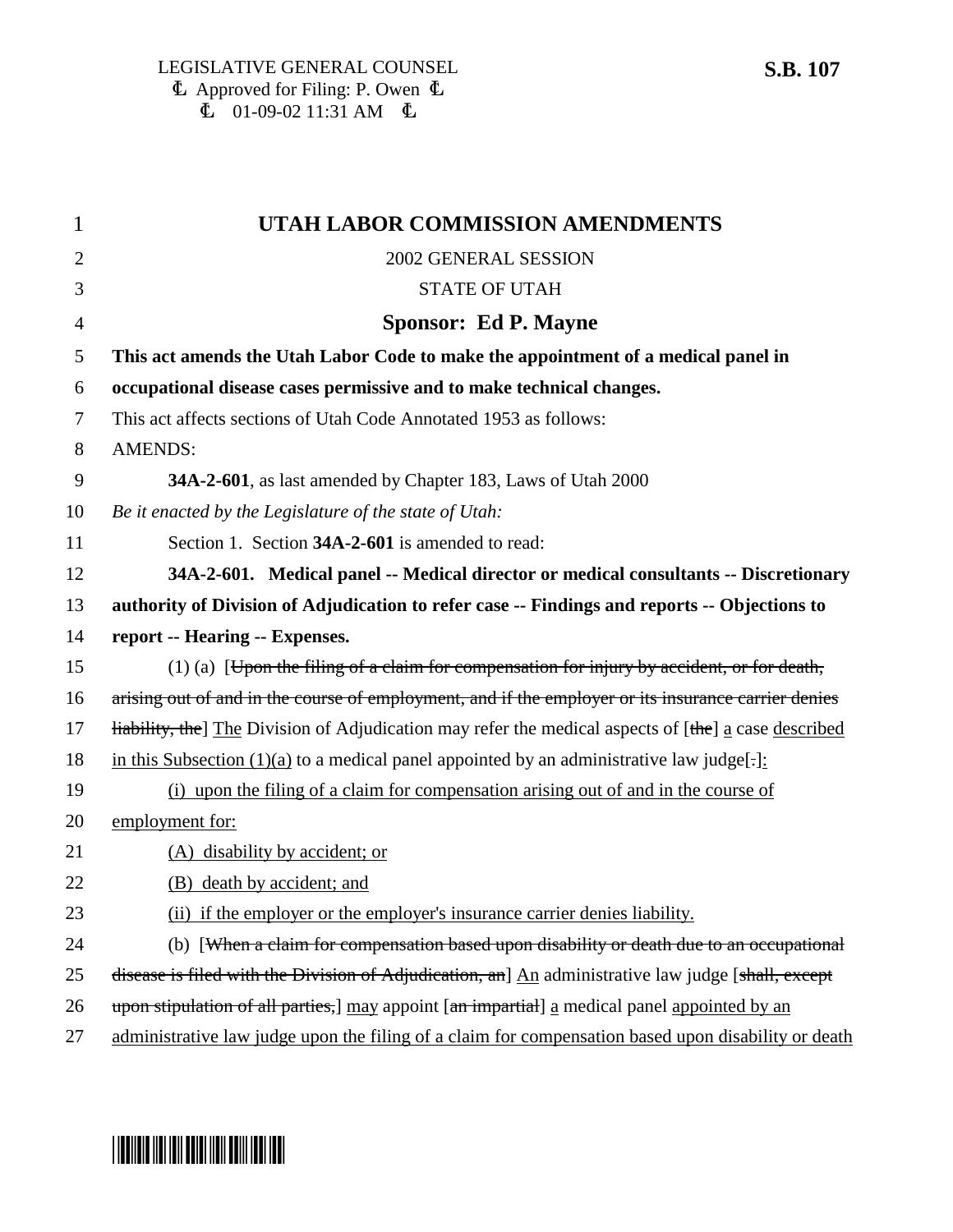**S.B. 107 01-09-02 11:31 AM**

| 28 | due to an occupational disease.                                                                                    |
|----|--------------------------------------------------------------------------------------------------------------------|
| 29 | (c) A medical panel appointed under this section shall consist of one or more physicians                           |
| 30 | specializing in the treatment of the disease or condition involved in the claim.                                   |
| 31 | (d) As an alternative method of obtaining an impartial medical evaluation of the medical                           |
| 32 | aspects of a controverted case, the division may employ a medical director or <u>one or more</u> medical           |
| 33 | consultants:                                                                                                       |
| 34 | $(i)$ on a full-time or part-time basis; and                                                                       |
| 35 | $(ii)$ for the purpose of:                                                                                         |
| 36 | $(A)$ evaluating the medical evidence; and                                                                         |
| 37 | (B) advising an administrative law judge with respect to the administrative law judge's                            |
| 38 | ultimate fact-finding responsibility.                                                                              |
| 39 | (e) If all parties agree to the use of a medical director or <u>one or more</u> medical consultants,               |
| 40 | the medical director or <u>one or more</u> medical consultants shall be allowed to function in the same            |
| 41 | manner and under the same procedures as required of a medical panel.                                               |
| 42 | (2) (a) [ $\frac{F}{r}$ ] $\underline{A}$ medical panel, medical director, or medical [consultants shall make such |
| 43 | study, take such X-rays, and perform such tests, including post-mortem examinations if authorized                  |
| 44 | by the administrative law judge, as it may determine to be necessary or desirable] consultant may                  |
| 45 | do the following to the extent the medical panel, medical director, or medical consultant                          |
| 46 | determines that it is necessary or desirable:                                                                      |
| 47 | (i) conduct a study;                                                                                               |
| 48 | (ii) take an x-ray;                                                                                                |
| 49 | (iii) perform a test; or                                                                                           |
| 50 | (iv) if authorized by an administrative law judge, conduct a post-mortem examination.                              |
| 51 | (b) [ $\pi$ he] $\underline{A}$ medical panel, medical director, or medical [consultants] consultant shall         |
| 52 | make:                                                                                                              |
| 53 | (i) a report in writing to the administrative law judge in a form prescribed by the Division                       |
| 54 | of Adjudication; and                                                                                               |
| 55 | (ii) additional findings as the administrative law judge may require.                                              |
| 56 | (c) In <u>an</u> occupational disease [cases] case, in addition to the requirements of Subsection                  |
| 57 | $(2)(b)$ , [the] a medical panel, medical director, or medical consultant shall certify to the                     |
| 58 | administrative law judge:                                                                                          |
|    |                                                                                                                    |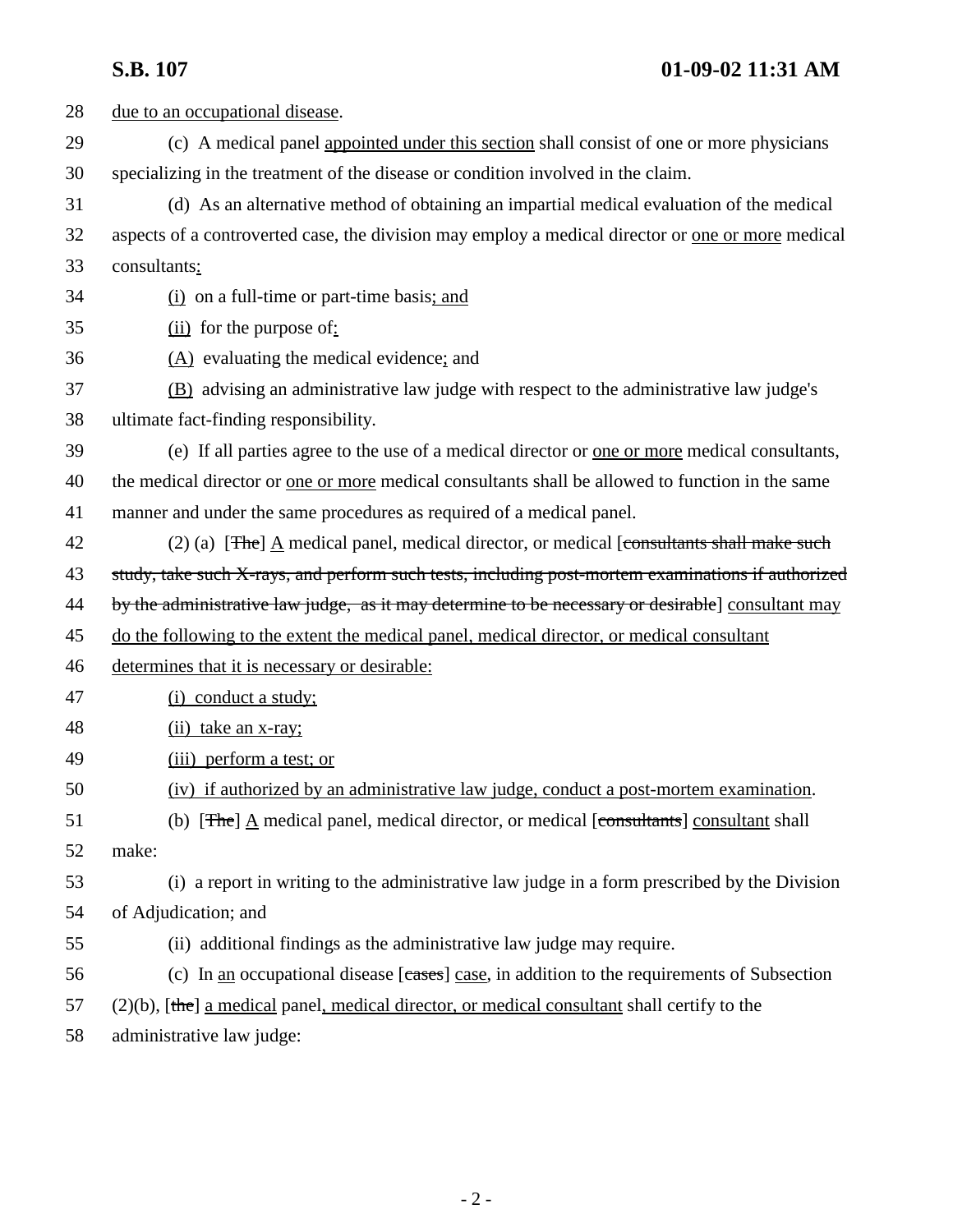# **01-09-02 11:31 AM S.B. 107**

| 59 | (i) the extent, if any, of the disability of the claimant from performing work for                             |
|----|----------------------------------------------------------------------------------------------------------------|
| 60 | remuneration or profit;                                                                                        |
| 61 | (ii) whether the sole cause of the disability or death, in the opinion of the <u>medical</u> panel,            |
| 62 | medical director, or medical consultant results from the occupational disease; and                             |
| 63 | (iii) $(A)$ whether any other causes have aggravated, prolonged, accelerated, or in any way                    |
| 64 | contributed to the disability or death[,]; and                                                                 |
| 65 | $(B)$ if $[50]$ another cause has contributed to the disability or death, the extent in percentage             |
| 66 | to which the other [causes have so] cause has contributed to the disability or death.                          |
| 67 | (d) (i) The administrative law judge shall promptly distribute full copies of $[\theta]$ a report              |
| 68 | submitted to the administrative law judge under this Subsection (2) by certified mail with return              |
| 69 | receipt requested to:                                                                                          |
| 70 | (A) the applicant;                                                                                             |
| 71 | (B) the employer; and                                                                                          |
| 72 | (C) the employer's insurance carrier.                                                                          |
| 73 | (ii) Within 15 days after the report <u>described in Subsection <math>(2)(d)(i)</math></u> is deposited in the |
| 74 | United States post office, the [applicant, the employer, or its insurance carrier] following may file          |
| 75 | with the administrative law judge written objections to the report[:]:                                         |
| 76 | $(A)$ the applicant;                                                                                           |
| 77 | (B) the employer; or                                                                                           |
| 78 | (C) the employer's insurance carrier.                                                                          |
| 79 | (iii) If no written objections are filed within [that] the period described in Subsection                      |
| 80 | $(2)(d)(ii)$ , the report is considered admitted in evidence.                                                  |
| 81 | (e) $(i)$ The administrative law judge may base the administrative law judge's finding and                     |
| 82 | decision on the report of $[\theta]$ :                                                                         |
| 83 | $(A)$ a medical panel[,]:                                                                                      |
| 84 | $(B)$ the medical director[,]; or                                                                              |
| 85 | $(C)$ one or more medical consultants $[\frac{1}{2}, \frac{1}{2}]$ .                                           |
| 86 | (ii) Notwithstanding Subsection $(2)(e)(i)$ , an administrative law judge is not bound by [the]                |
| 87 | $\underline{a}$ report described in Subsection (2)(e)(i) if other substantial conflicting evidence in the case |
| 88 | supports a contrary finding.                                                                                   |

89 (f) (i) If  $[*objects* to the] an objection to a report  $[*are*]$  is filed under Subsection (2)(d),$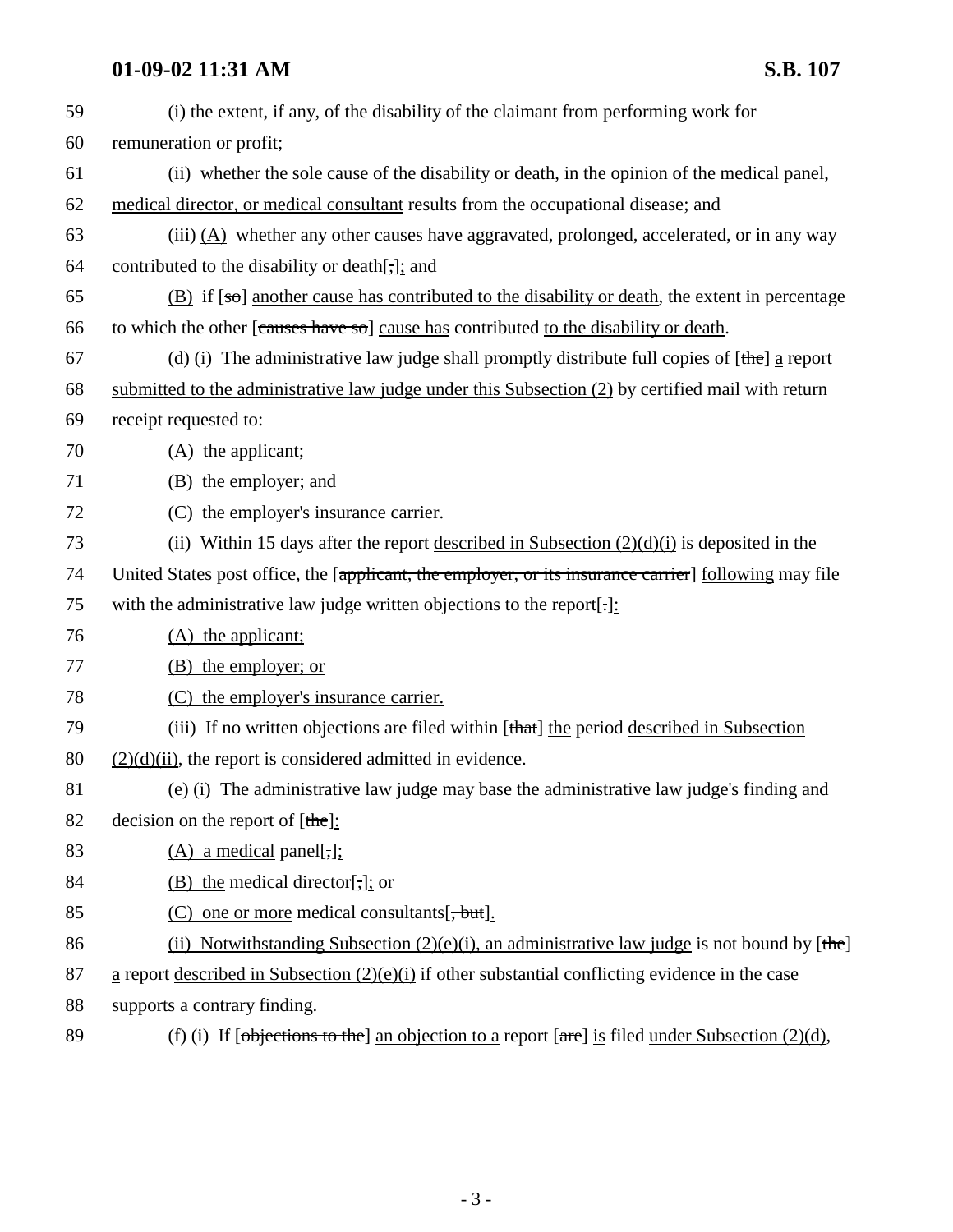| 90  | the administrative law judge may set the case for hearing to determine the facts and issues               |
|-----|-----------------------------------------------------------------------------------------------------------|
| 91  | involved.                                                                                                 |
| 92  | (ii) At [the] a hearing held pursuant to this Subsection $(2)(f)$ , any party [so desiring] may           |
| 93  | request the administrative law judge to have [the chair of the medical panel, the medical director,       |
| 94  | or the medical consultants] any of the following present at the hearing for examination and               |
| 95  | cross-examination[-]:                                                                                     |
| 96  | (A) the chair of the medical panel;                                                                       |
| 97  | (B) the medical director; or                                                                              |
| 98  | (C) the one or more medical consultants.                                                                  |
| 99  | (iii) For good cause shown, the administrative law judge may order [other members of the                  |
| 100 | panel, with or without the chair or the medical director or medical consultants, the following to         |
| 101 | be present at the hearing for examination and cross-examination[-]:                                       |
| 102 | (A) a member of a medical panel, with or without the chair of the medical panel;                          |
| 103 | (B) the medical director; or                                                                              |
| 104 | (C) a medical consultant.                                                                                 |
| 105 | (g) (i) The written report of $[\theta]$ a medical panel, medical director, or <u>one or more</u> medical |
| 106 | consultants may be received as an exhibit at the hearing[, but] described in Subsection (2)(f).           |
| 107 | (ii) Notwithstanding Subsection $(2)(g)(i)$ , a report received as an exhibit under Subsection            |
| 108 | $(2)(g)(i)$ may not be considered as evidence in the case except as far as [it] the report is sustained   |
| 109 | by the testimony admitted.                                                                                |
| 110 | (h) For any claim referred under Subsection (1) to a medical panel, medical director, or                  |
| 111 | medical consultant before July 1, 1997, the commission shall pay out of the Employers'                    |
| 112 | Reinsurance Fund established in Section 34A-2-702:                                                        |
| 113 | (i) expenses of the study and report of the medical panel, medical director, or medical                   |
| 114 | consultant; and                                                                                           |
| 115 | (ii) the expenses of the <u>medical</u> panel's, medical director's, or medical consultant's              |
| 116 | appearance before the administrative law judge.                                                           |
| 117 | (i) (i) For any claim referred under Subsection (1) to a medical panel, medical director, or              |
| 118 | medical consultant on or after July 1, 1997, the commission shall pay out of the Uninsured                |
| 119 | Employers' Fund established in Section 34A-2-704 the expenses of:                                         |
| 120 | (A) the study and report of the medical panel, medical director, or medical consultant; and               |
|     |                                                                                                           |